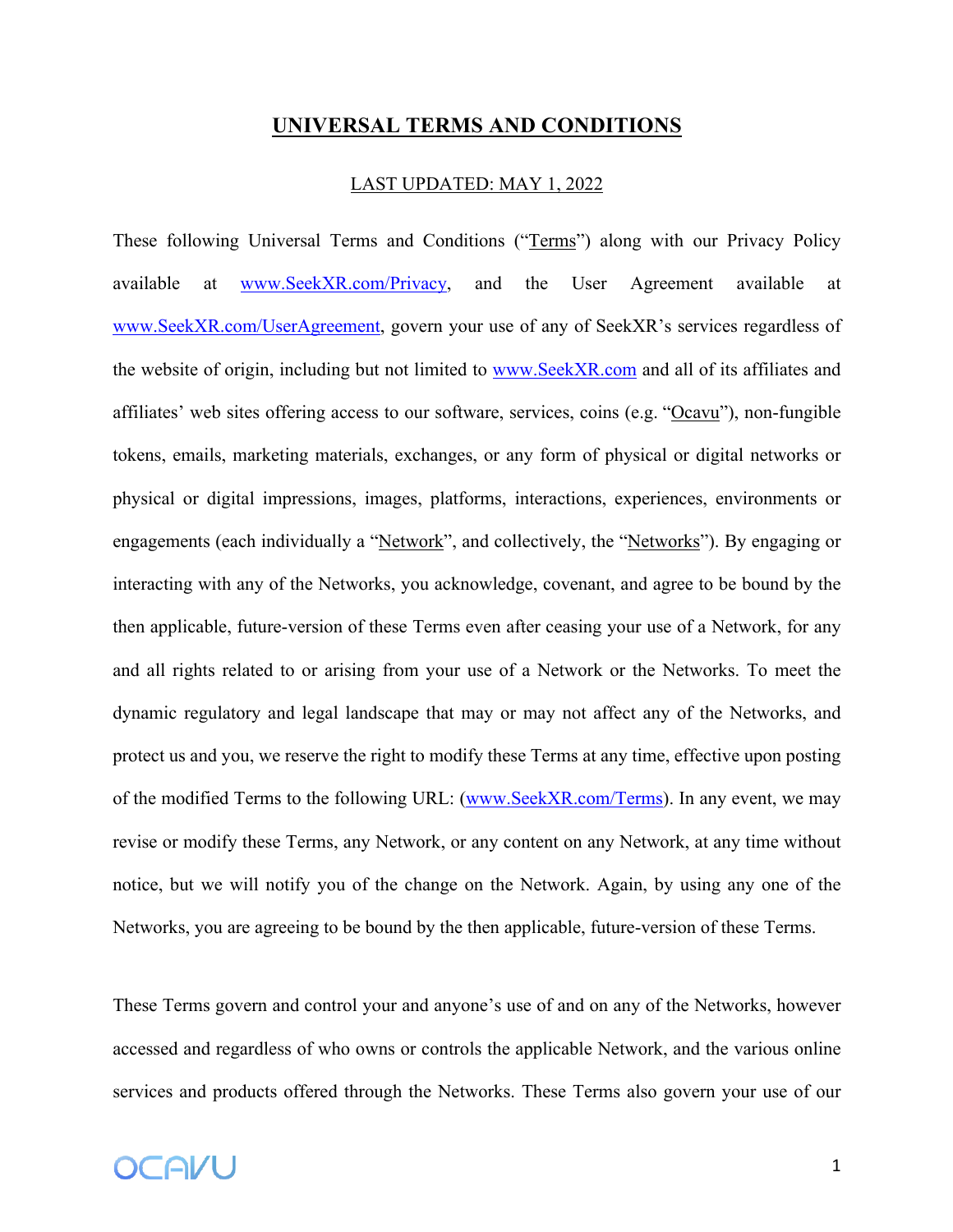social media channels, including Discord, Facebook, Twitter, LinkedIn, and Instagram. All visitors to one of the Networks, including those seeking or receiving experiences on one of the Networks, regardless of whether such users are transacting business, by using the Network agree to follow these Terms.

These Terms govern and control over all agreements entered between us and anyone else. Therefore, the Terms also govern all use of, entry to, or receipt of services from us and by using any of one of the Networks you agree the Terms are incorporated into each agreement you enter with us as if set forth fully therein and may be modified from time to time by us. You agree that the future-version of the Terms will apply in the event of a claim, loss, dispute, event, damage, or injury (a "Claim"). The Terms are adjustable at our discretion to meet the dynamic nature of the legal and regulatory landscape, and changing laws, technologies, rules, regulations, and our needs. The most current version of the Terms will govern in the event of a Claim. In the event of conflict between these Terms and any related agreement between you and us, these Terms govern and control, unless and only if such mutually executed subsequent agreement expressly identifies these Terms, and explicitly includes the following phrase as a separate section in the agreement: "**General Terms Overridden**. Both parties agree a Section of the Terms are replaced herewith as follows:", and only then when such agreement identifies which sections of these Terms are to be replaced.

Again, by using any of one of the Networks, you agree to the Terms set forth herein. If you do not accept these Terms, do not provide us with ANY information regarding you personally, and you should not access the Networks or use any of the services, products, or content provided on or through the Networks or our social media channels. Accordingly, you acknowledge, covenant, and

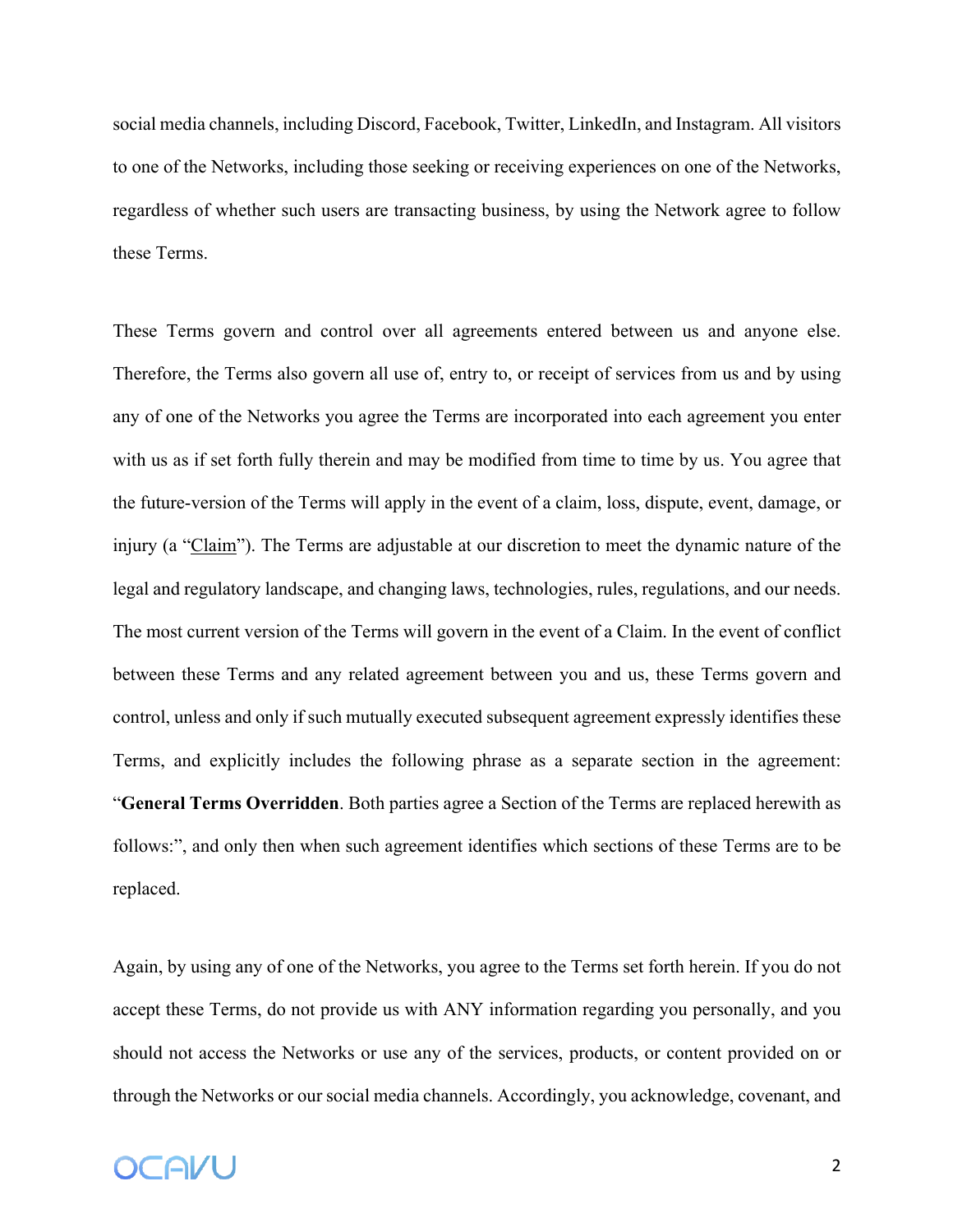agree that by accessing or engaging with a Network, you will be bound by the foregoing and following Terms:

**1. Accounts/Data Ownership.** WE DO NOT HANDLE ANY OF YOUR OR YOUR PERSONAL OR CONFIDENTIAL INFORMATION. ANY USERNAME YOU SELECT FOR USE ON A NETWORK WILL BE ASSOCIATED WITH A TELEPHONE NUMBER OF YOUR CHOOSING AND/OR EMAIL ADDRESS OF YOUR CHOOSING AND WE WILL CONSIDER THIS INFORMATION PUBLIC AND DEEM IT "PUBLICLY AVAILABLE INFORMATION" THAT CAN BE SHARED WITH OTHERS IN THE ECOSYSTEM TO ENHANCE THE NETWORKS. IF YOU CHOOSE TO USE A THIRD-PARTY LOGIN (E.G. APPLE, GOOGLE OR OTHER LOGIN), WE WILL NOT HAVE ANY INFORMATION ABOUT YOU EXCEPT FOR THE NUMBER OR EMAIL YOU SHARE WITH US. IF YOU WISH THIS INFORMATION TO REMAIN PRIVATE OR PROTECTED DO NOT SHARE IT WITH US. WE DO NOT COLLECT ADDRESSES, NAMES, OR ANY OTHER PERSONALLY IDENTIFIABLE INFORMATION. ALL PAYMENT INFORMATION WILL BE HANDLED BY A THIRD-PARTY PLATFORM WHO WILL PROCCESS YOUR DATA OUTSIDE OUR VISIBILITY OR CONTROL (E.G. STRIPE). IF YOU DO NOT WANT AN EMAIL OR TELEPHONE NUMBER INFORMATION SHARED IN A NETWORK, THEN DO NOT USE THAT NETWORK. IF YOU WISH YOUR TELEPHONE NUMBER OR EMAIL TO REMAIN PRIVATE OR CONFIDENTIAL, OR DO NOT WANT THAT INFORMATION TO BE TREATED AS PUBLICLY AVAILABLE INFORMATION ABOUT YOU IN THE NETWORK, DO NOT GIVE IT TO US AND DO NOT USE THE NETWORK. AGAIN, WE RESERVE THE RIGHT TO SHARE ALL PUBLICLY AVAILABLE INFORMATION WITH OTHERS WITHIN THE NETWORKS. IF YOU GIVE US YOUR EMAIL OR YOUR TELEPHONE

**OCAVU**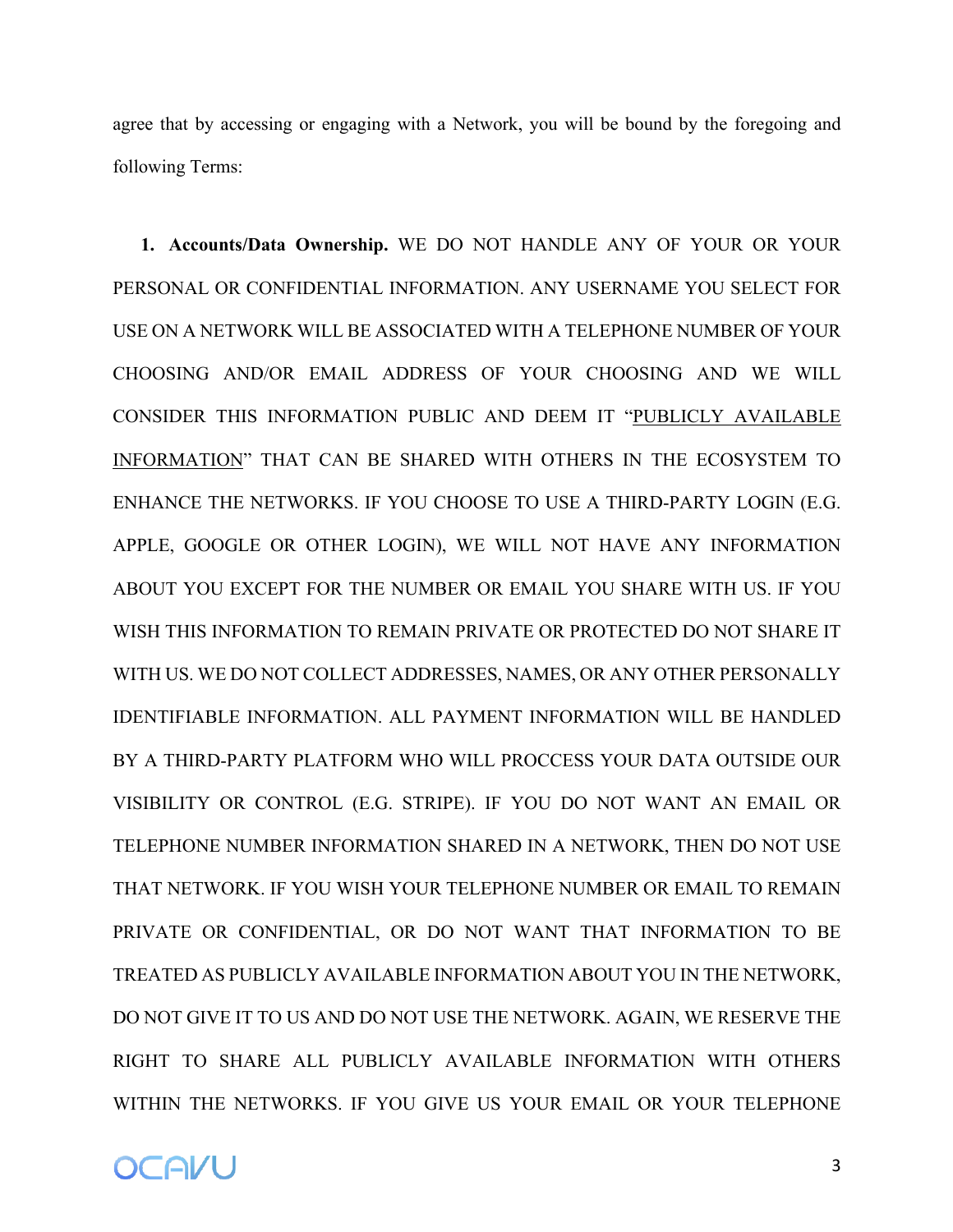NUMBER, YOU ACKNOWLEDGE AND AGREE THAT ITS PUBLICLY AVAILABLE DATA, NOT PERSONALLY IDENTIFIABLE INFORMATION, AND NOT PROTECTED BY ANY REGULATIONS, LAWS, RULES, OR DUTIES OF CONFIDENTIALITY OR PRIVACY. YOU EXPRESSLY AGREE TO WAIVE ANY CONSUMER OR PRIVACY RIGHTS OR PROTECTIONS FOR THIS PUBLICLY AVAILABLE INFORMATION AND ACKNOWLEDGE AND AGREE THAT WE HAVE NO WAY OF ASSOCIATING THAT PUBLICLY AVAILABLE INFORMATION WITH YOU UNLESS YOU EXPRESSLY CHOOSE TO HAVE IT ASSOCIATED WITH YOU. IF YOU CONSIDER YOUR CURRENT EMAIL OR TELEPHONE NUMBER PRIVATE, THEN CREATE AND PROVIDE A NEW NUMBER OR EMAIL TO BECOME A MEMBER OF A NETWORK. BY USING THE NETWORK YOU EXPRESSLY REPRESENT THAT YOU WISH THE NUMBER OR EMAIL YOU PROVIDE TO BECOME PUBLICLY AVAILABLE INFORMATION AND DO NOT WISH THAT EMAIL OR PHONE NUMBER TO REMAIN PRIVATE BUT RATHER WANT IT TO BE PUBLICLY AVAIABLE, SEARCHABLE BY US, OTHER USERS, PARTNERS, VENDORS, OR THE BRAND ASSOCIATED WITH THE NETWORK.

**2. Payment Processing**. You agree to use our authorized payment methods and/or payment portal, as directed by us from time to time. Such portal is controlled by a third party, and may contain additional terms and conditions, and may either receive payment via wire, or other method. You agree to be responsible for convenience, credit card, or other third-party processing fees, at our request. In no event will the terms and conditions of your payment portal, platform, bank, financer, or provider, be imposed on us, as the terms herein govern and control. If you are a Brand or Vendor, we may accommodate requests to use a third-party payment system or payment facilitation software provided that the requesting party agrees to be responsible for any fees or

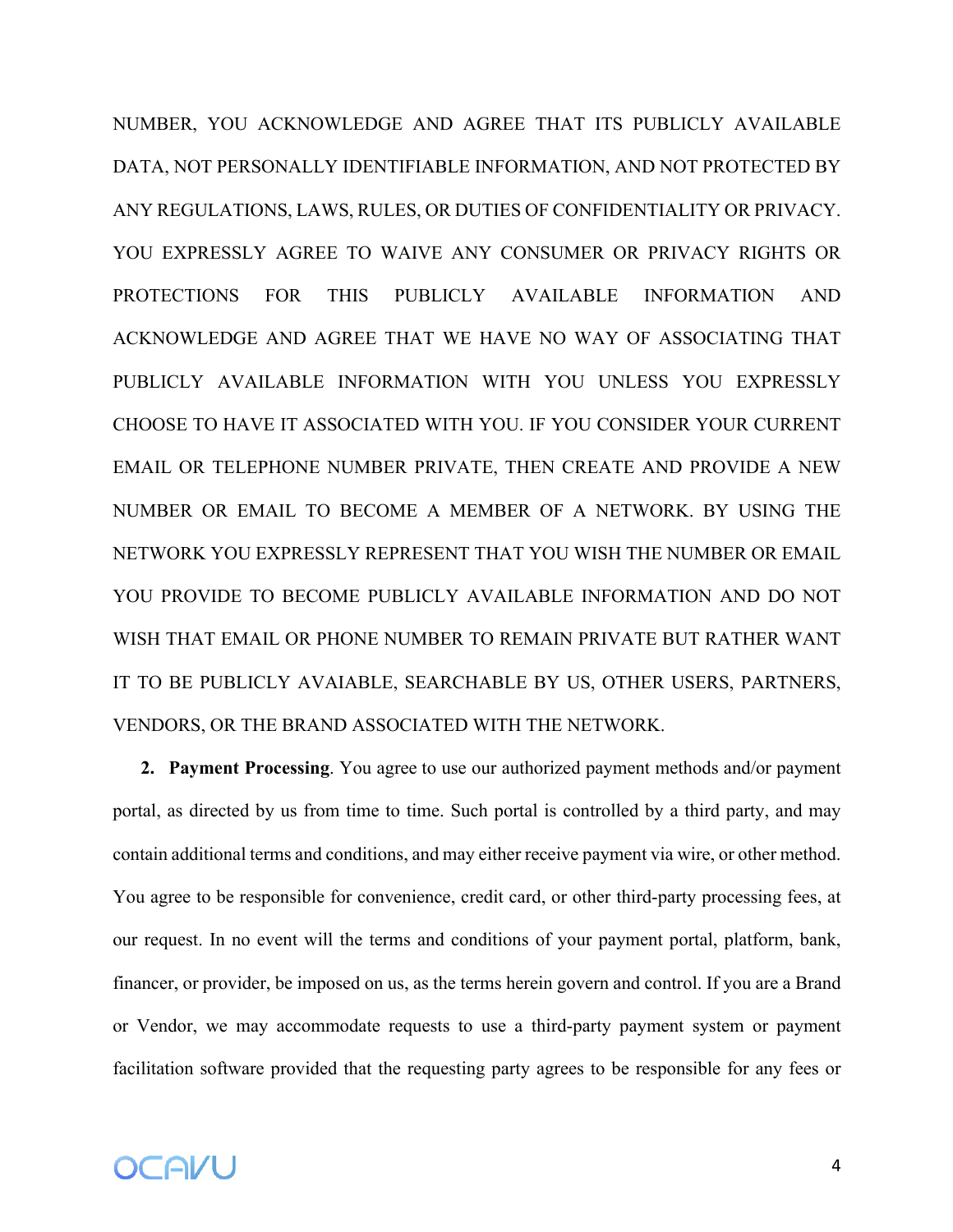charges imposed by such third-party payment system or payment facilitation software (a "Payment" Portal"). Our accommodation of your platform or portal, use of or affixing of a signature to any such Payment Portal, or other terms and conditions introduced by you or a vendor related to a vendor's, or your third party's software, statement of work, invoice, purchase order, Payment Portal, or similar instrument, does not constitute an agreement or modify the existing agreement with us.

**3. Payment Card Data.** When purchasing goods or services from us, we may permit you to pay with a credit card or other form of electronic currency. All such payments will be handled by a third-party payment platform (e.g. Stripe) of our choosing which may change from time to time. We will not have visibility to or access the payee's name, telephone number, address, or electronic payment card information. Please note if you do purchase something from us, it has no redeemable cash value. Therefore, except for refunds which may be permitted from time to time, you cannot exchange something you buy from us back into cash or another form of currency, and they have no redeemable value outside one of the Networks.

**4. Brands**. One of the Networks offer digitally enhanced experiences that are sponsored by, promoted by, or in connection with a business, product, service, sport, or activity (each a "Brand"). If you buy any service from us for use on a Network for use with a Brand, you acknowledge that we do not control the content of the Brand or their actions and that we are not a joint-venture or partner with them, but rather that we are acting as a service provider to enhance your experience with the Brand through our Network.

**5. Our Intellectual Property**. You agree not to use our designs, trademarks, services marks, name, likeness, image, or the registered or unregistered names of our products or services (each a form of " $\underline{IP}$ "), or those of the Brands with which we do business without a separate license

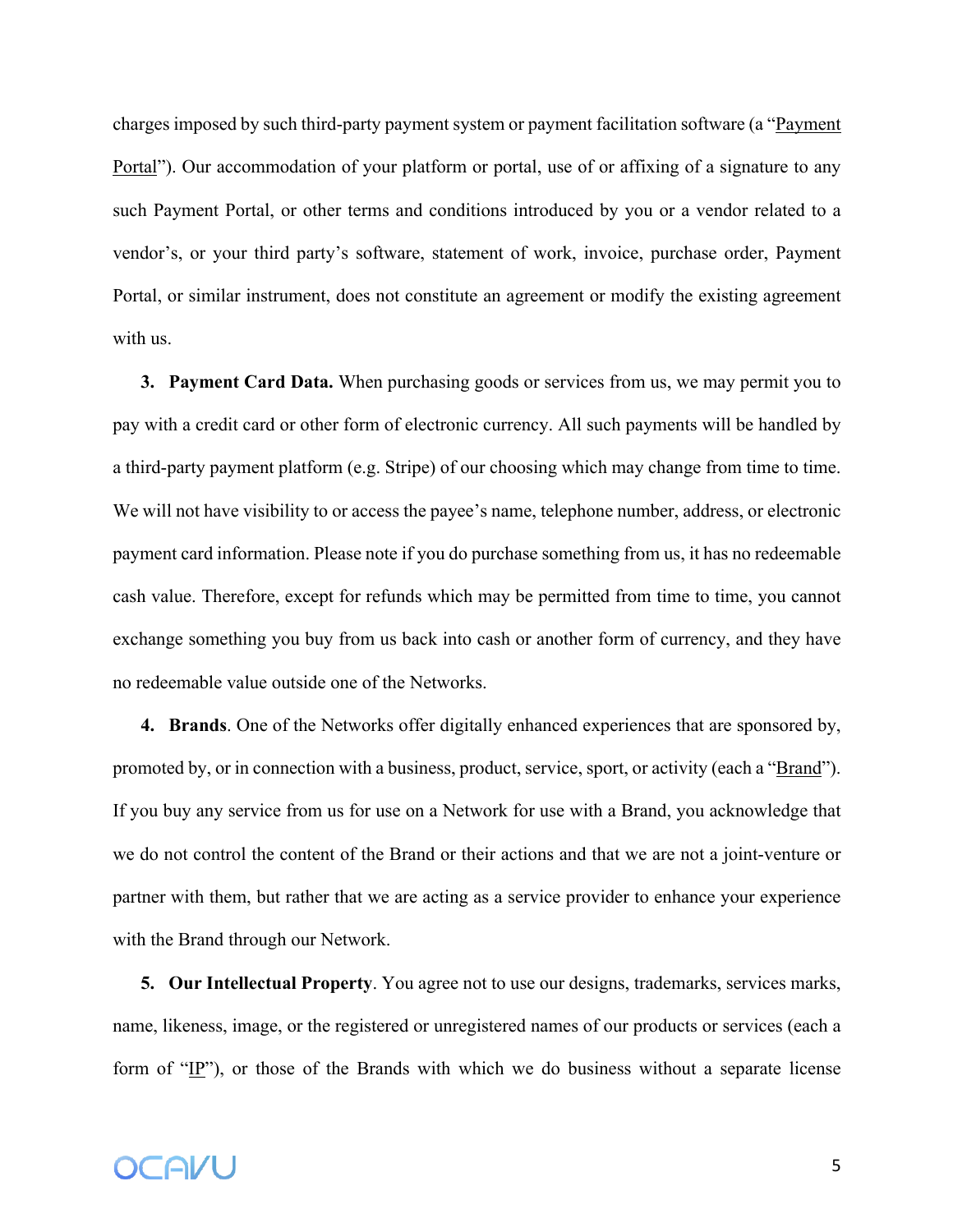agreement that grants you a non-exclusive, revocable license, to use the same. If we discover that you are using any unauthorized IP or the IP of a third party without permission we reserve the right to take immediate action and you agree to remove the IP from the Networks, immediately following written notice from us.

**6. No Professional Advice.** Please note that all transactions involving Digital Items have no independently determinable or guaranteed value. In considering whether to hold Digital Items, you should be aware that the price or value of a digital asset is not controlled or set by us, can change rapidly, decrease, and potentially even fall to zero. If a third party attempts to assign value to our Digital Assets, we are not responsible for such a market and we make no representations or warranties concerning the real or perceived value of digital assets as denominated in any quoted currency. Although we may provide historical and/or real-time data regarding the price of digital assets, we make no representations regarding the quality, suitability, truth, usefulness, accuracy, or completeness of such data, and you should not rely on such data for any reason whatsoever. You understand and agree that the value of digital assets can be volatile, and we are not in any way responsible or liable for any losses you may incur by using or transferring digital assets in connection with our Services. We do not provide investment advice and any content contained on the Site should not be considered as a substitute for tailored investment advice. The contents of the Networks should not be used as a basis for making ANY investment decisions.

**7. Limitation of Liability**. THE NETWORKS GIVE YOU ACCESS TO PHYSICAL AND DIGITAL EXPERIENCES, INCLUDING WITH VARIOUS BRANDS. AS SUCH, ANY PURCHASE MADE ON THE NETWORKS CANNOT CONSIDERED AN INVESTMENT, A SECURITY OR ANY OTHER TYPE OF FINANCIAL COMMODITY. RATHER YOU ARE PAYING FOR AN EXPERIENCE THAT IS ENHANCED BY DIGITAL ITEMS AND

# OCAVU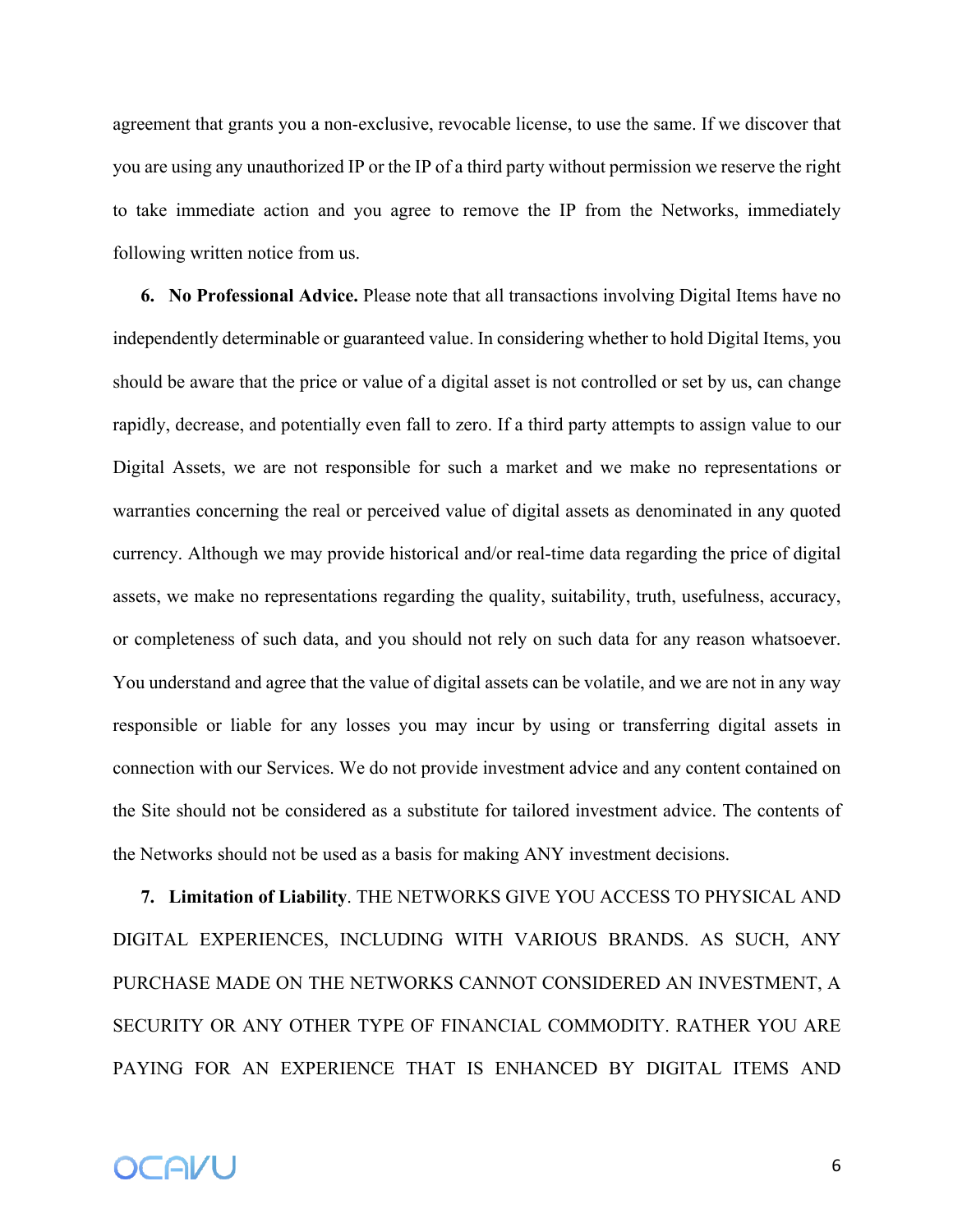DIGITAL SERVICES THROUGH THE NETWORKS. SO, YOU AGREE THAT WE HAVE NO LIABILITY AND ARE NOT RESPONSIBLE FOR THE ACTIONS OR INACTIONS OF ANY THIRD-PARTY MARKET, PLATFORM, OTHER USERS. ADDITIONALLY, LIKE ANY ORGANIZATION, WE ARE MADE UP OF HUMANS. WHILE WE WILL TAKE MEASURES TO PROTECT AGAINST HUMAN ERROR, AS GOES THE SAYING, "TO ERROR IS HUMAN". AS SUCH, YOU SIMILARLY ACKNOWLEDGE THAT WE ARE NOT RESPONSIBLE FOR THE UNAUTHORIZED, ABERRANT, OR IMPROPER ACTIONS OF OUR EMPLOYEES THAT VIOLATE OUR RULES, CODES, POLICIES, OR DIRECTIONS. WE ARE NOT LIABLE TO YOU OR YOUR CUSTOMERS OR ANY THIRD PARTY OR OTHERWISE, FOR ANY INCIDENTAL, SPECIAL, PUNITIVE, INDIRECT OR CONSEQUENTIAL DAMAGES, INCLUDING LOST REVENUE, LOST PROFITS, DAMAGE TO EQUIPMENT, LOSS OF TECHNOLOGY, LOSS OF DATA, NON-DELIVERIES, OR IN ANY WAY RELATED TO THE NETWORK, SERVICES OR ANY ASPECT OF YOUR EXPERIENCE OR BUSINESS, EVEN IF ADVISED OF THE POSSIBILITY OF SUCH DAMAGES, WHETHER UNDER THEORY OF CONTRACT, TORT (INCLUDING NEGLIGENCE), STRICT LIABILITY OR OTHERWISE. IN NO EVENT WILL ANY AGGREGATE LIABILITY ARISING FROM OR RELATED TO THIS AGREEMENT UNDER ANY THEORY OF LIABILITY EXCEED THE AMOUNT PAID BY YOU TO US FOR YOUR ACCESS TO THE NETWORK IN THE SEVEN (7) WEEKS IMMEDIATELY PRECEDING THE DATE ON WHICH THE SUBJECT CLAIM AROSE. THESE LIMITATIONS SHALL APPLY DESPITE THE FAILURE OF THE ESSENTIAL PURPOSE OF ANY REMEDY. THE PROVISIONS OF THIS SECTION SHALL NOT APPLY TO INDEMNITY OBLIGATIONS

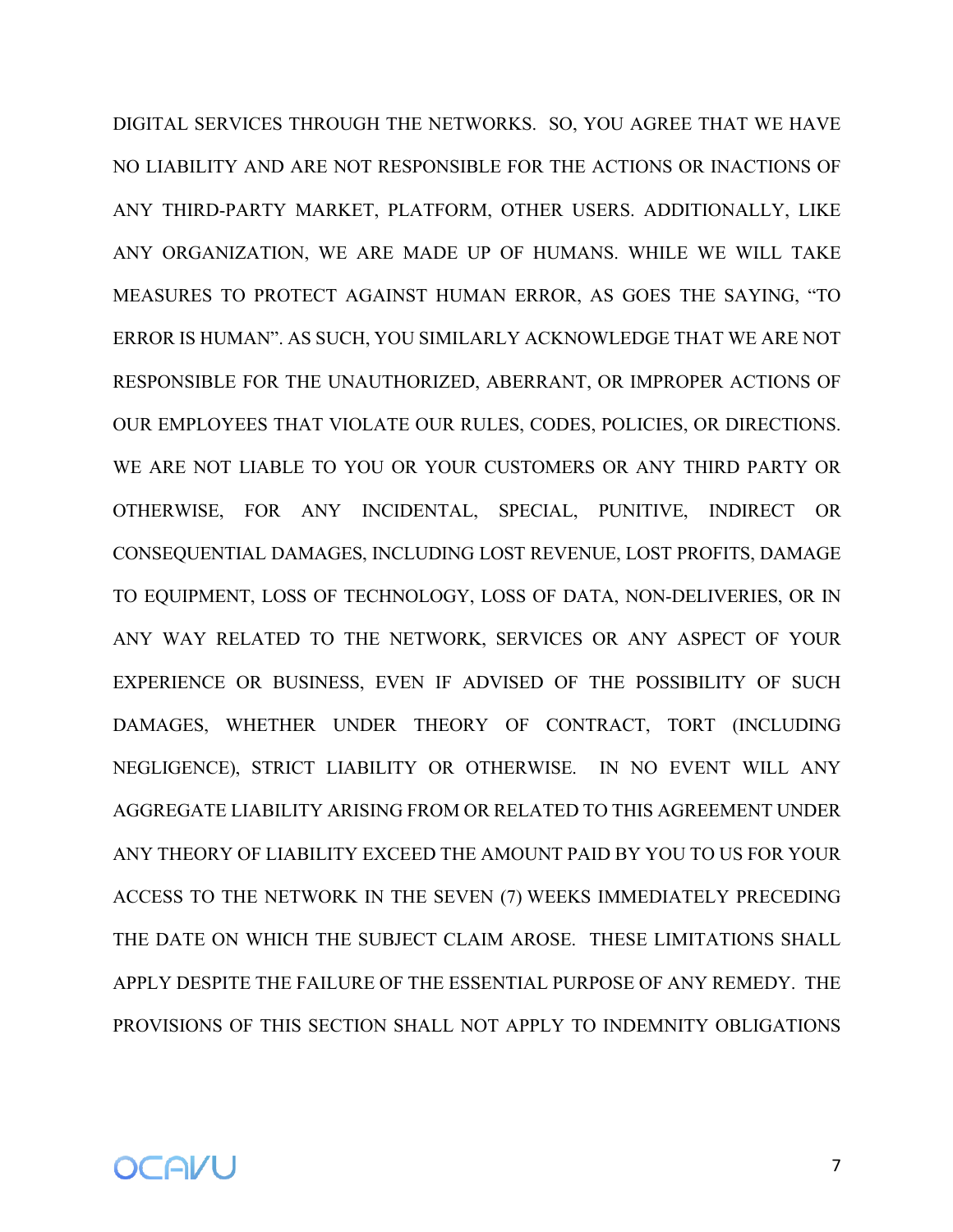OR BE INTERPRETED TO REDUCE COMPENSATION WHICH IS OTHERWISE DUE TO US.

**8. Indemnification**. YOU ALSO AGREE AND COVENANT TO DEFEND, INDEMNIFY AND HOLD US HARMLESS, INCLUDING OUR DIRECTORS, OFFICERS, MANAGERS, MEMBERS, EMPLOYEES, AGENTS, AFFILIATES AND CUSTOMERS (COLLECTIVELY WITH US, THE "COVERED ENTITIES") FOR, FROM AND AGAINST ANY AND ALL COSTS, EXPENSES, DAMAGES, LOSSES AND/OR LIABILITIES (INCLUDING ATTORNEY FEES) (COLLECTIVELY, "COSTS") ARISING FROM OR RELATED TO CLAIMS MADE BY OR AGAINST ANY OF THE COVERED ENTITIES ALLEGING YOUR: (I) INFRINGEMENT OR MISAPPROPRIATION OF ANY INTELLECTUAL PROPERTY RIGHTS; (II) DAMAGE CAUSED BY OR RELATED TO YOUR ACTS OR OMISSIONS ON A NETWORK, INCLUDING ANY VIOLATION OF OUR OR ANY BRAND'S TERMS (INCLUDING ACCEPTABLE USE POLICIES); (III) ANY DAMAGE, INTERFERENCE, OR DESTRUCTION YOU OR SOMEONE YOU HAVE A RELATIONSHIP WITH CAUSES TO THE NETWORK OR TO ANOTHER USER FROM YOUR ACTS OR OMISSIONS; (IV) ANY DAMAGE OR PERSONAL INJURY TO YOU ARISING OUT OF YOUR ACTIVITIES ON A NETWORK; (V) ANY DAMAGE ARISING FROM OR RELATED TO THE YOUR SYSTEMS OR EQUIPMENT; OR (VI) ANY WARRANTIES PROVIDED BY OR THROUGH YOU TO ANY THIRD PARTIES REGARDING THE NETWORKS (COLLECTIVELY, THE "COVERED CLAIMS"). IN THE EVENT OF A COVERED CLAIM, THE COVERED ENTITY MAY SELECT ITS OWN COUNSEL TO PARTICIPATE IN THE DEFENSE OF SUCH CLAIM. YOU WILL NOT SETTLE A COVERED CLAIM IN A MANNER THAT IMPOSES LIABILITY OR OBLIGATION UPON A COVERED ENTITY.

### OCAVU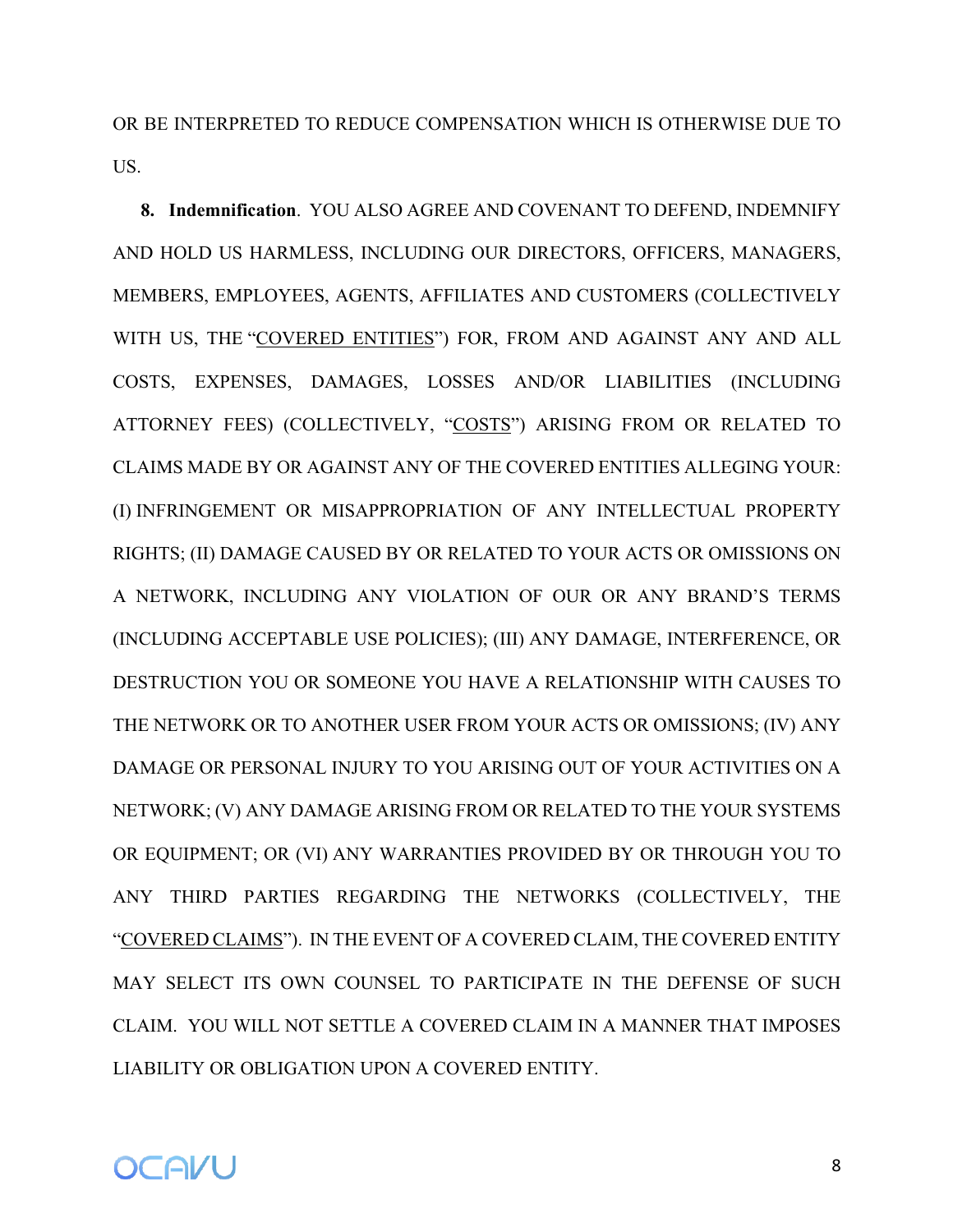**9. Your Cyber-Protection.** While we will take reasonable measures to protect the integrity of the Networks, they are not fully owned or controlled by us, but rather a service offered through technology and experiences orchestrated, managed, and controlled by Brands. As such, we are not responsible for the integrity, safety, reliability or security of your experiences on the Networks, or for the Networks of Brands. Any information you share with us is accessible by the Brands and their affiliates, marketing affiliates, agents, employees, partners and third parties unknown to us. As such, please be sure to only share information that you wish to be treated as Publicly Available Information. When using a Network, you are responsible for your own security, including encryption, dual authentication, firewalls, virtual private networks, and other safety measures. We want to help protect you from scammers that attempt to impersonate us or others. You acknowledge that we are not responsible for any loss of your Digital Item, resulting from theft, loss, or mishandling of private keys outside our control, the criminal or unlawful actions of others. You are responsible for your Digital Assets. Remember these important tips so that you can identify scams and keep your account and information safe:

# a. **Never Feel Pressured to Give Information (Such as Your Credit Card Number or Account Password) Over the Phone, Especially if the Call was Unexpected.** Scammers may try to use calls, texts, or emails to impersonate us or our member services. If you are ever unsure, it is safest to end the call/chat and reach out directly to member support through a network, app or website.

b. **Never Pay over the Phone.** We will never ask you to provide payment information, including gift cards (or "verification cards", as some scammers call them) for products or services over the phone.

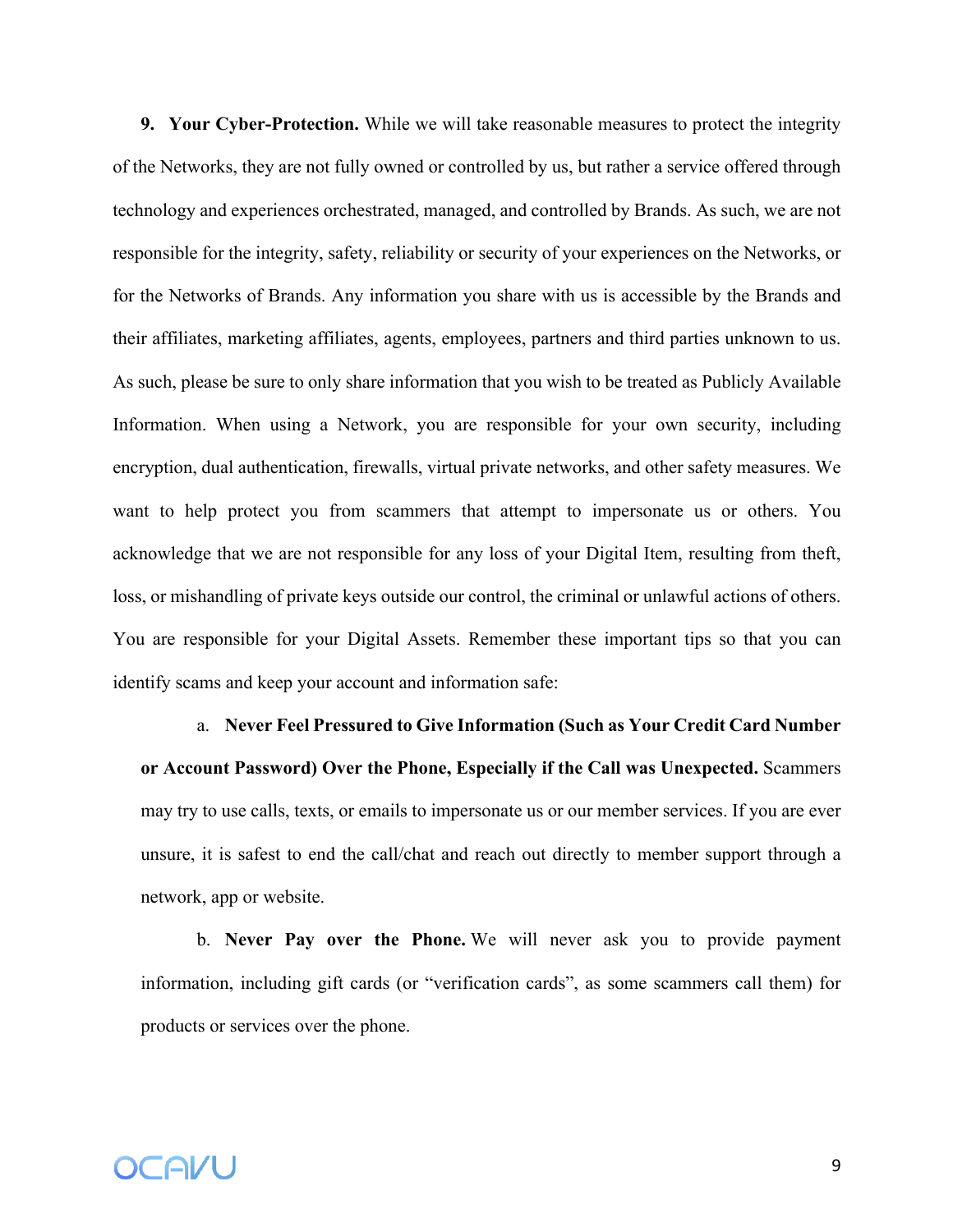c. **Trust Our Channels of Communication Only**. Always go through our mobile app or website when seeking member support or when looking to make changes to your account.

d. **Be wary of False Urgency.** Scammers may try to create a sense of urgency to persuade you to do what they're asking. Be wary any time someone tries to convince you that you must act now.

**10. Public Statements**. By utilizing a Network or purchasing any service or Digital Asset from us or a Brand, you agree these Terms govern and control over any public or private statements made by us or our executives about our Digital Assets that are inconsistent with these Terms.

**11. All Purchases Final/No Refunds/ No Cash Value**. If you elect to purchase a product or a service on a Network, it has no cash value, and is not redeemable for cash, and while it may be transferable, the sale is final, it is not refundable, and as no cash value. This policy applies to any purchases of anything (digital or physical) on a network including coins or non-fungible tokens ("Digital Item"). They have no cash value and are NOT an investment. While a Digital Item may be bought or sold for value by a third party, it is not designed to increase in value. By purchasing a Digital Item, you agree you are purchasing it for an experience, either the experience offered by the Network, or the visual experience and/or artistic impression created by the Digital Item only. While the Digital Item might be redeemable for experiences yet to be determined, those experiences have no independently redeemable or refundable value. Likewise, you agree that you have no "reasonable expectation of profits to be derived from the efforts of others" for any Digital Item you purchase because there is NO CASH VALUE. First, there is no reasonable expectation of profit because if you are buying anything as an investment or for profit, we reasonably expect you to talk to professionals like accountants, attorneys, and other professional advisors. The SEC

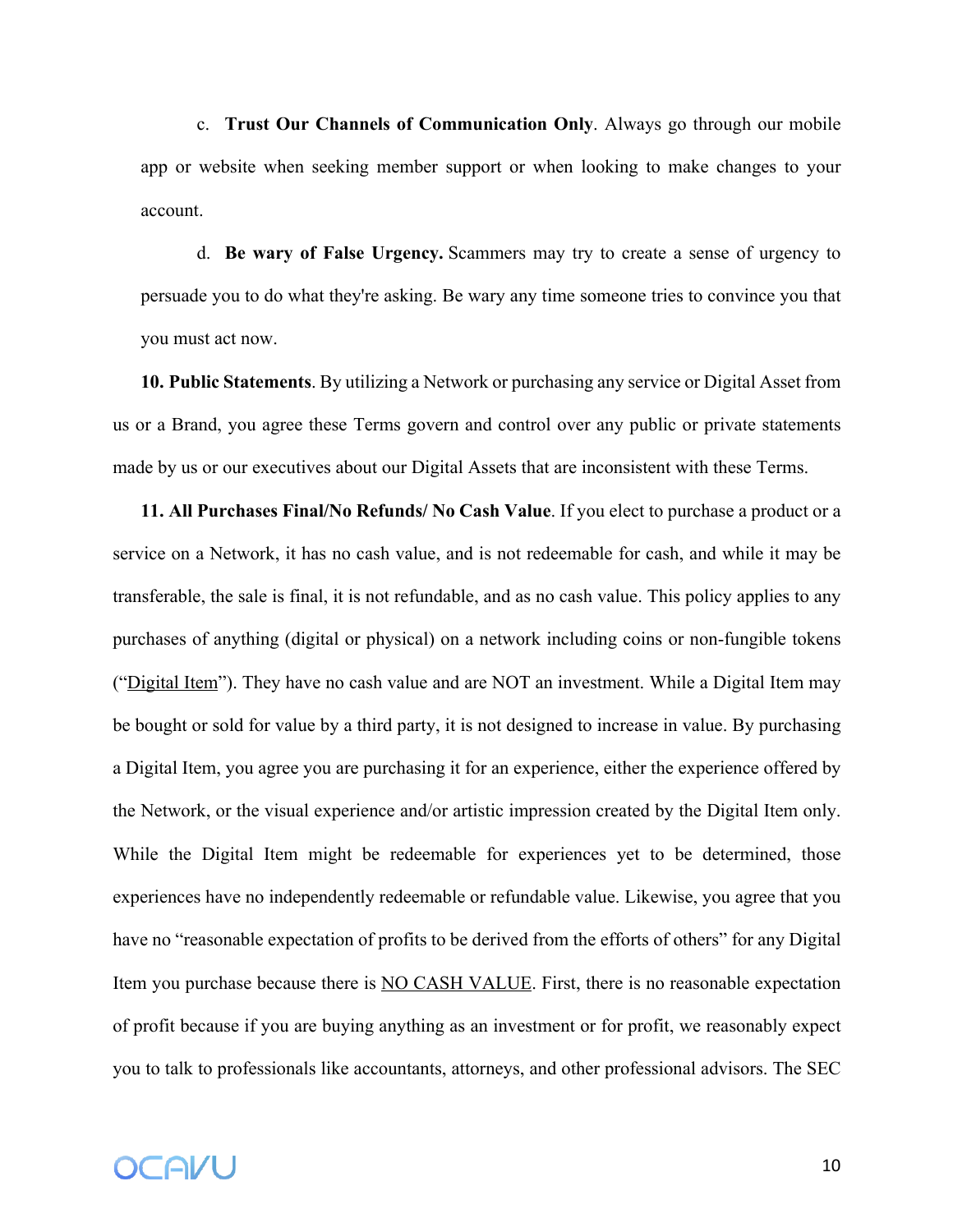has provided guidance here and we and you agree that we are **NOT A SECURITY OFFERING**: https://www.sec.gov/corpfin/framework-investment-contract-analysis-digital-assets. If you want to invest in us there is a different process and vehicle that is only available to accredited investors subject to non-disclosure agreements. While people may buy our sell our Digital Items on a thirdparty marketplace or platform, we do not control those services and have no financial interest in that, and do not guarantee that there is any value in the coins or NFTs, or any other digital asset we provide, so you and we agree there is NO EXPECTATION OF PROFIT on these Digital Items. Similarly, we have not created a marketplace, and do not support any marketplace for our Digital Items. Rather, you're purchase of our Digital Item is like buying game coins at Chuncky-Cheeze (yes, it's spelled wrong on purpose). There is no redeemable value. There is no cash value. Rather, all it lets you do is gain access to the Networks and experiences we and the Brands offer. Second you and we agree you cannot and are not relying on our or anyone else's efforts because the Digital Items we offer are ownership experience Digital Item only. This means, that you're not relying on us making the Digital Item more valuable, but instead you're simply buying the Digital Item for the enjoyment and experience of owning the Digital Item and the perks that may come along with it, including the artistic experience and impression, social media and social group bragging rights, and the other experiences offered to holders of our Digital Item. We will not be buying back the Digital Items.

**12. Client Ecosystem Collaborations**. We are a technology empowered, experience ecosystem. All potential experience opportunities can be identified on the Networks so that other members know which Brands who is available for interaction within the Network. It is paramount to the ecosystem that each member may connect and collaborate with the other members in the system. The Networks are designed for anonymity. Please do not use your first and last name in

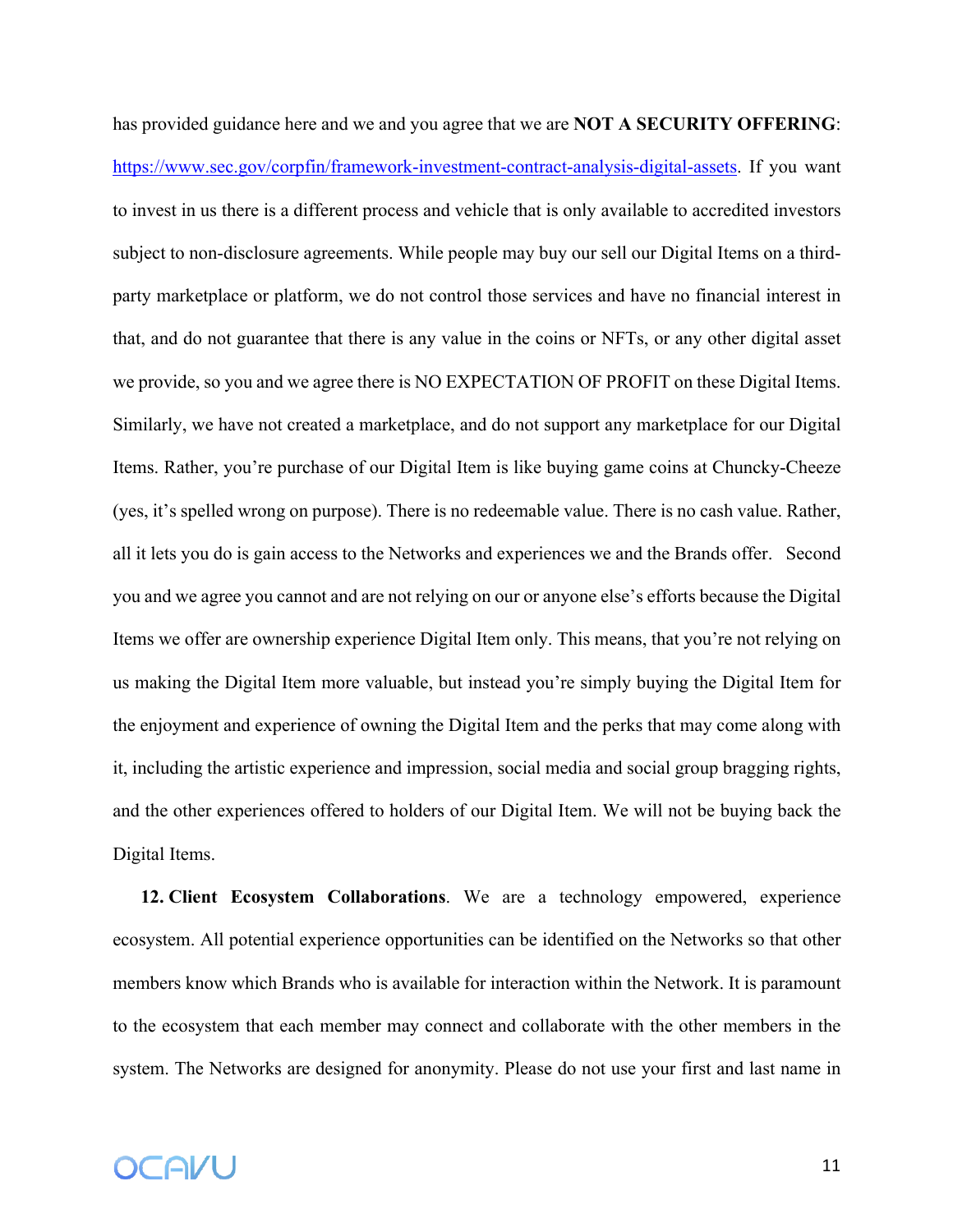your username. Likewise, the Networks are designed to allow Brands to promote their products to your username. Therefore, you hereby authorized us to introduce Brands to your username via your email or telephone number to the Brands, and their vendors and clients, for the purpose of synergies and/or collaborative benefit to enhance your experiences. Consequently, if you desire to keep your email or telephone number private, please obtain a new email or telephone number you are willing to allow to be used publicly to interact with the Networks. All vendors, partners, participants, and collaborators agree to issue us a limited, non-exclusive, license unto us to use their names, logos, likenesses, brands, trademarks, service marks, or other identifying and symbols to increase the likelihood of collaboration, eco-system enhancement and experience advertisement on the applicable Networks.

**13. Limited License.** We grant you a limited license to access and make personal use of the Networks, subject to your compliance with these Terms. You agree to use the Networks only for lawful purposes and to comply with all local, state, and federal laws, statutes, rules, and regulations. You agree not to take any action that might compromise the security of the Networks or render the Networks inaccessible to others or otherwise cause damage to the Networks or its contents. You agree not to use the Networks in any manner that might interfere with the rights or privacy of others. You also agree not to spam, share unlawful material, or do any act that hurts others. You agree that we have the right to suspend your use, revoke your ability to use your Digital Assets, or take other measures to protect the integrity of any and all Networks from cyber-attacks or other forms of abuse. YOU AGREE THAT ACTUAL, INDIRECT OR ATTEMPTED VIOLATIONS OF THESE TERMS (EACH, A "VIOLATION") MAY RESULT IN FINES, SUSPENSION OR TERMINATION OF ACCESS, IN OUR SOLE DISCRETION.

# OCAVU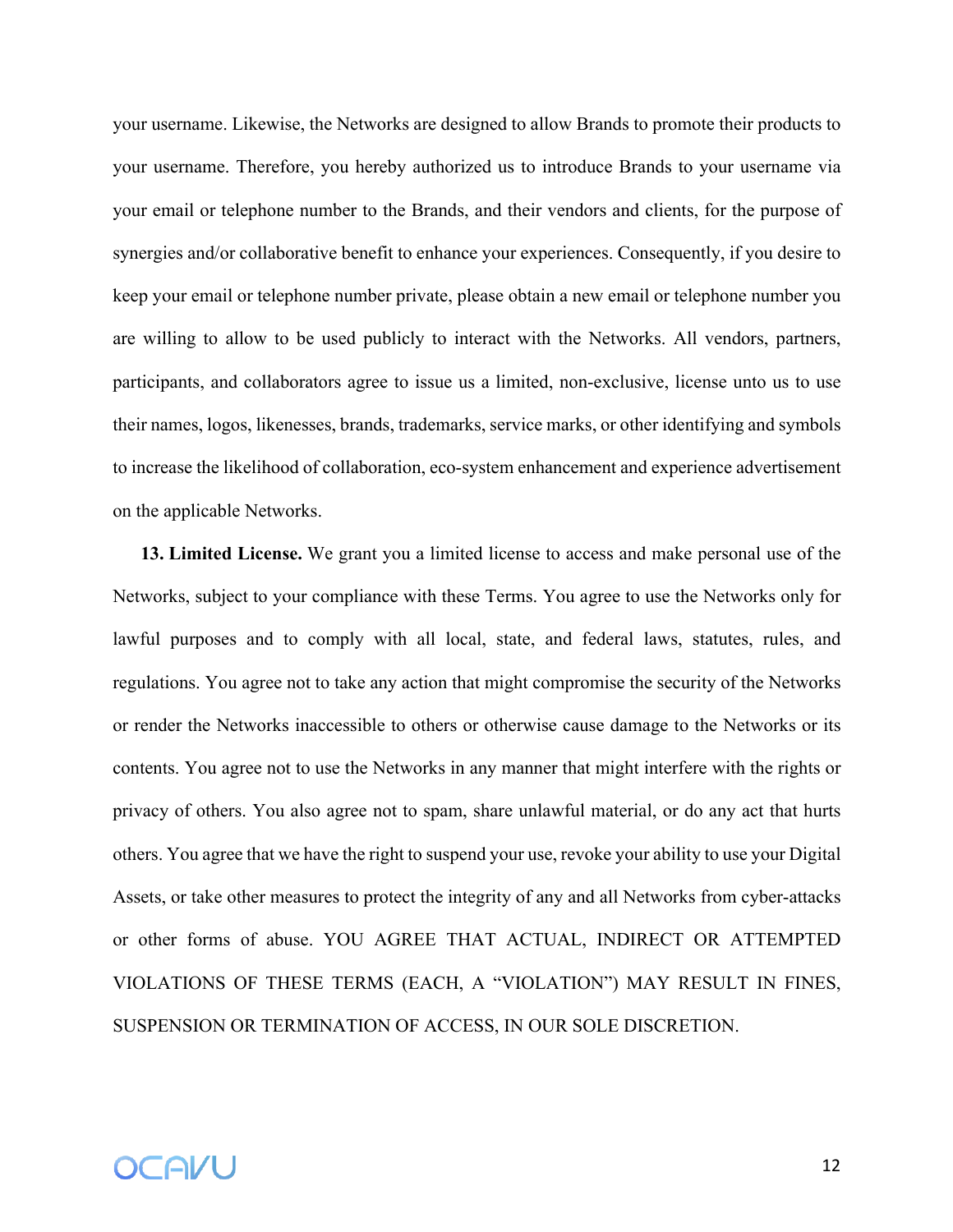**14. Prohibited Uses.** You may not use the Networks to (a) attempt to or actually disrupt, impair, interfere with, alter, or modify any data, information, software applications, or other materials posted and/or displayed by us, a Brand, another member, or anyone else; or (b) collect or attempt to collect any information from others, including, without limitation, personally identifying information; or (c) attempt to or actually disrupt, impair, interfere with, alter, or modify any data, information, software applications, or other materials posted and/or displayed on another website.

**15. Social Media Policy.** We communicate regularly through several social media channels, including Discord, Twitter, LinkedIn, Facebook, Snapchat and Instagram. Each of these platforms has its own usage and privacy policies. We reserve the right to remove content that contains abusive, vulgar, obscene, racist or harassment charged comments. We will also remove content containing personal attacks. All posted content will be subject to review by us or one of our agents. Our moderating of comments will typically occur during normal business hours but may not occur until we are apprised.

**16. Violations**. You are prohibited from violating or attempting to violate the physical or digital security of the Networks, including, without limitation, (a) accessing data or information not intended for you; (b) accessing an account that you are not authorized to access; (c) probing, scanning, or testing the vulnerability of the Networks, or breaching any security or authentication measures, regardless of your motives or intent; or (d) interfering with or disrupting the Networks. Violations of the security of the Networks may result in civil or criminal liability. We retain the right to investigate occurrences that may involve such violations, and we will reserve the right to assist law enforcement authorities in the prosecution of such violations. When accessing or using

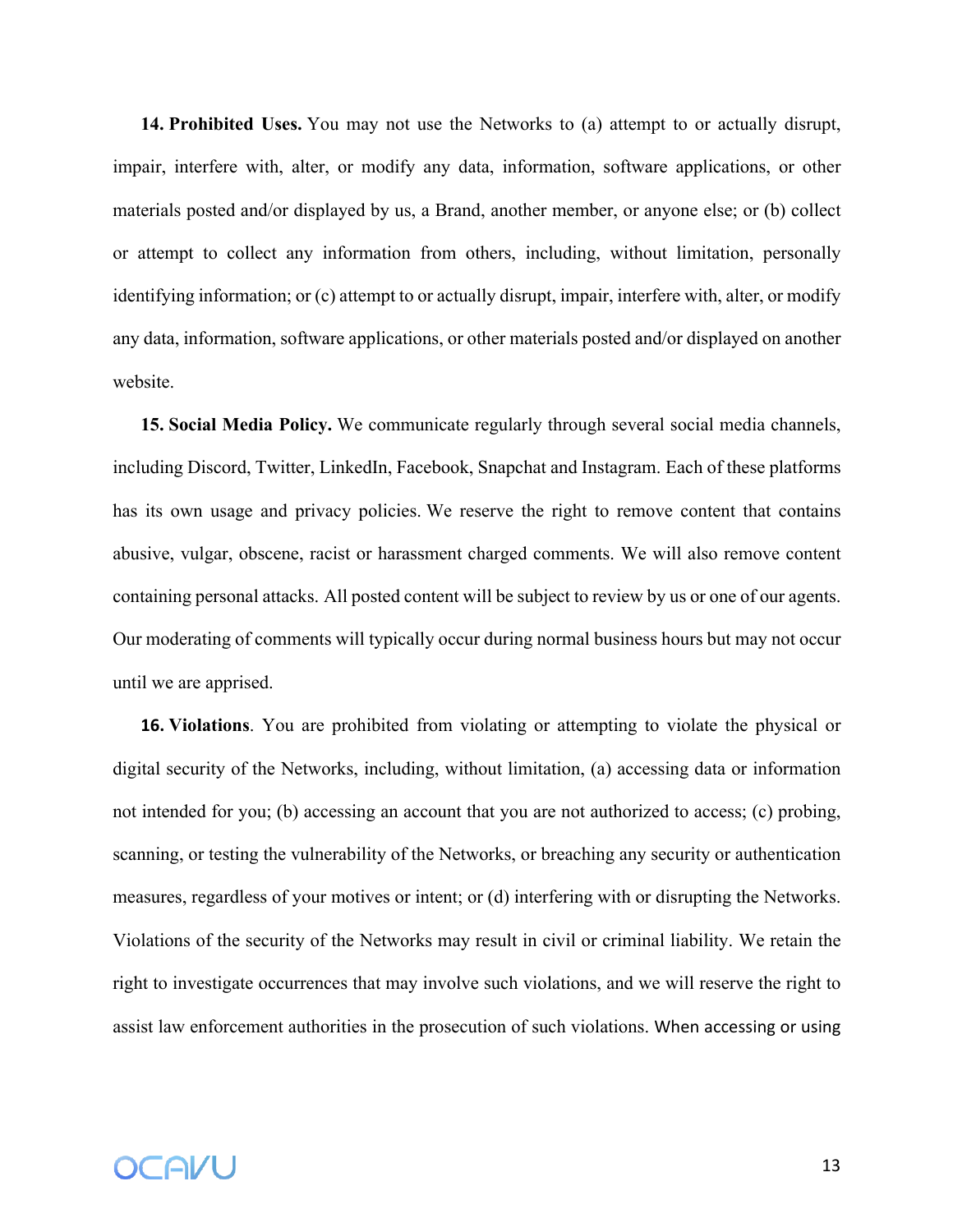the Networks, you agree that you are solely responsible for your conduct while accessing and

using a Network. Without limiting the generality of the foregoing, you agree that you shall not:

a. use a Network in any manner that could interfere with, disrupt, negatively affect or inhibit other users from fully enjoying the Services, or that could damage, disable, overburden or impair the functioning of our Services in any manner;

b. use a Network to pay for, support or otherwise engage in any illegal activities, including, but not limited to illegal gambling, fraud, money laundering, or terrorist activities;

c. use any robot, spider, crawler, scraper or other automated means or interface not provided by us to access our Services or to extract data;

d. use or attempt to use another person's credentials without authorization;

e. attempt to circumvent any content filtering techniques we or a Brand may employ, or attempt to access any service or area of our Services that you are not authorized to access;

f. introduce to the Services any virus, Trojan, worms, logic bombs or other harmful material;

g. develop any third-party applications that interact with a Network without our prior written consent;

h. provide false, inaccurate, or misleading information; or

i. encourage or induce any other person to engage in any of the activities prohibited herein.

**17. Intellectual Property.** You acknowledge that we, or our licensors, own and hold all intellectual property and proprietary rights, title, and interest in the Networks and that your use of the same does not transfer any rights to you. Unauthorized use of Content may violate applicable copyright, intellectual property, and other laws (some of which provide criminal remedies). You may not sell or modify the Content or reproduce, display, distribute, share, transfer, copy, or create derivative works from any Content on the Networks. Unless otherwise indicated by us, all intellectual property rights and any content provided in connection with the Networks, are the property of Brands or our licensors or suppliers and are protected by applicable intellectual property laws. We do not give any implied license for the use of the contents of the Networks or the Brand's websites or platforms. You accept and acknowledge that the material and content

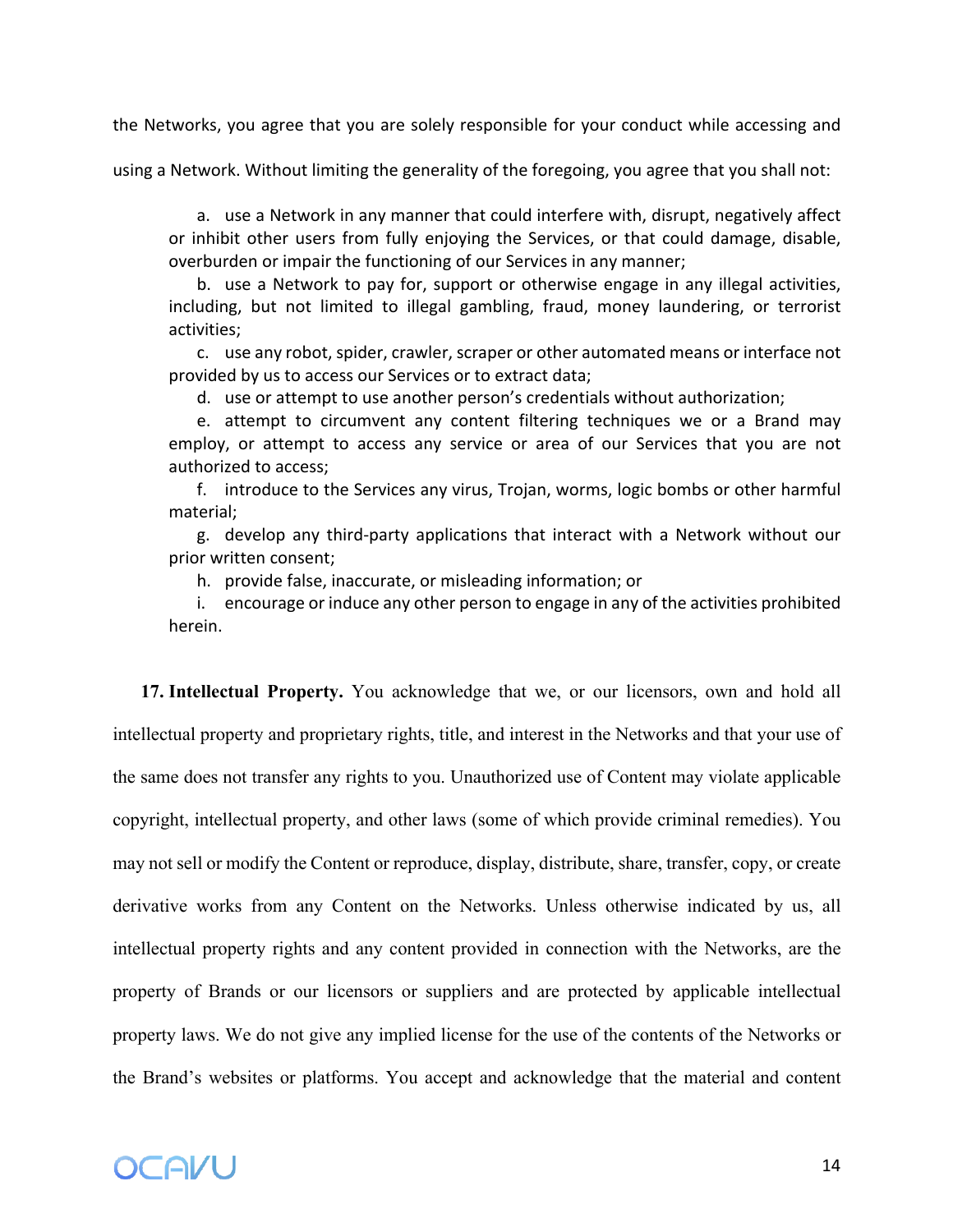contained in or delivered by Networks is made available for your personal, lawful, non-commercial use only and that you may only use such material and content for the purpose of using the Site or the Services as set forth in this Agreement. You further acknowledge that any other use of content from a Network is strictly prohibited and you agree not to infringe or enable others to infringe our intellectual property rights. You agree to retain all copyrighted and other proprietary notices contained in the material provided via the Networks on any copy you make of the material but failing to do so shall not prejudice our or the Brands' respective intellectual property rights therein. You may not sell or modify materials derived or created from the Networks or reproduce, display, publicly perform, distribute or otherwise use the materials in any way for any public or commercial purpose. Your use of such materials on any other website or on a file-sharing or similar service for any purpose is strictly prohibited. You may not copy any material or content derived or created from the Networks without our or the applicable Brand's express, written permission. Any rights not expressly granted herein to use the materials contained on or through the Site or the Services are reserved by us or the applicable Brand in full.

**18. Accuracy of Information.** We cannot verify the accuracy of any information displayed, supplied, passing through or originating from the Networks, so such information may not always be accurate or current. Accordingly, you should independently verify all information before relying on it, and any decisions or actions taken based upon such information are your sole responsibility. We make no representation or warranty of any kind, express or implied, statutory or otherwise, regarding the contents of the Networks, information and functions made accessible through the Networks, any hyperlinks to third party websites, or the security associated with the transmission of information through the Services, or any website linked to the Networks.

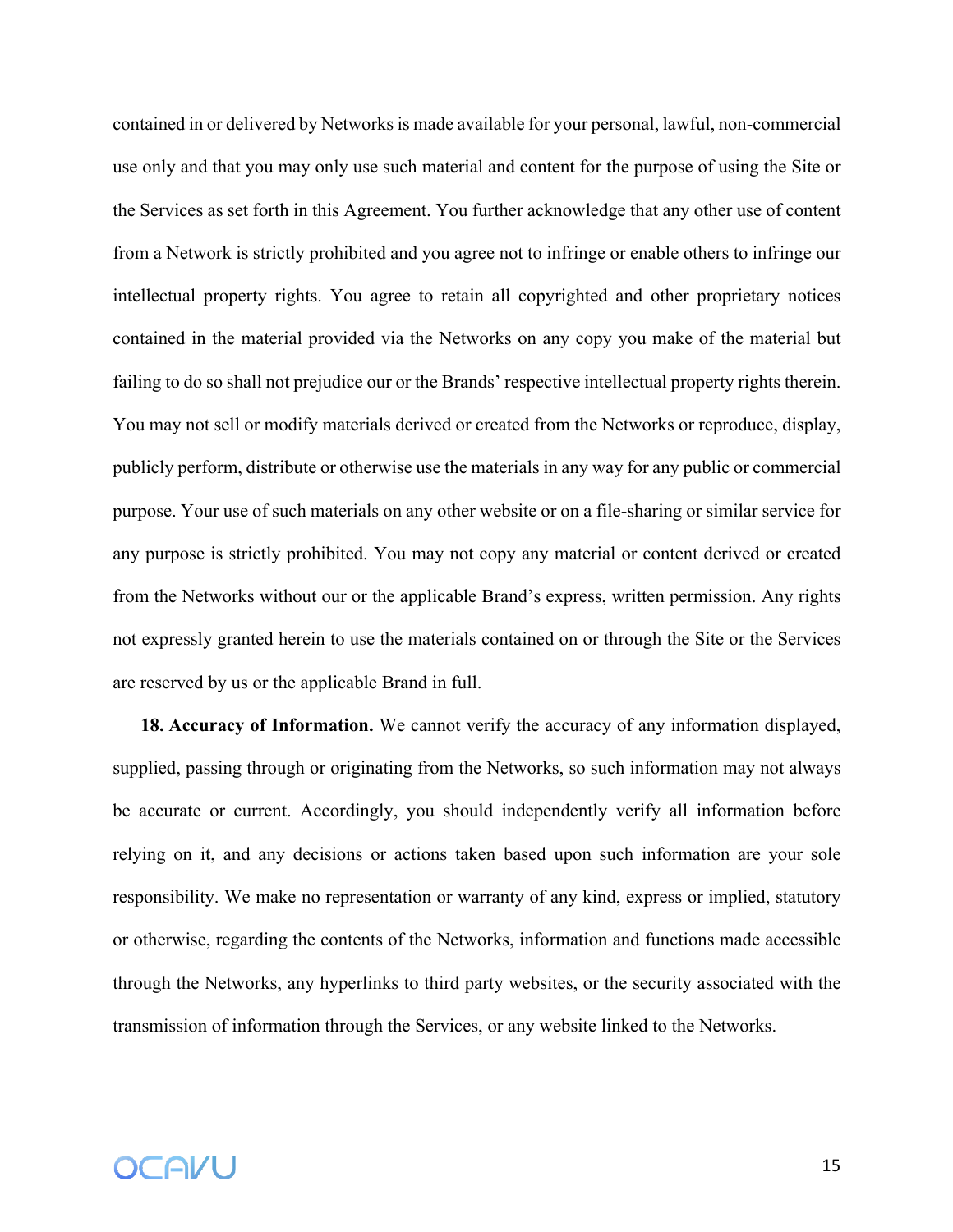**19. Third Party Services and Content.** In using the Networks, you may view content or services provided by third parties, including links to web pages and services of such parties ("Third Party Content") or from the Brands. We do not control, endorse or adopt any Brand or Third Party Content and have no responsibility for Third Party Content, including, without limitation, material that may be misleading, incomplete, erroneous, offensive, indecent or otherwise objectionable in your jurisdiction. In addition, your dealings or correspondence with such third parties are solely between you and the third party. We are not responsible or liable for any loss or damage of any sort incurred as a result of any such dealings and your use of Third Party Content is at your own risk.

**20. Feedback-Review Property.** Any of your questions, comments, or suggestions for improvements regarding the Networks that you email, post, or otherwise transmit to us (your "Communications") will become our property. You hereby relinquish and assign to us the worldwide royalty-free right and title to run, use, re-use, implement, copy, display, and create derivative works from those Communications for any purpose, including any ideas, concepts, know-how, or techniques contained in your Communications.

**21. Links to Other Networks.** We may not have reviewed all the sites linked to the Networks and we are not responsible for the content of any such linked or Brand owned or branded sites. The inclusion of any link or our logo does not imply endorsement by us of any linked or associated sites. Likewise, we do not control, monitor, or manage the content of our members, vendors, collaborators, or Network users that may be using a Network to offer experiences related to their brands or offerings. Therefore, you acknowledge and agree that your use of any linked sites is at your own risk.

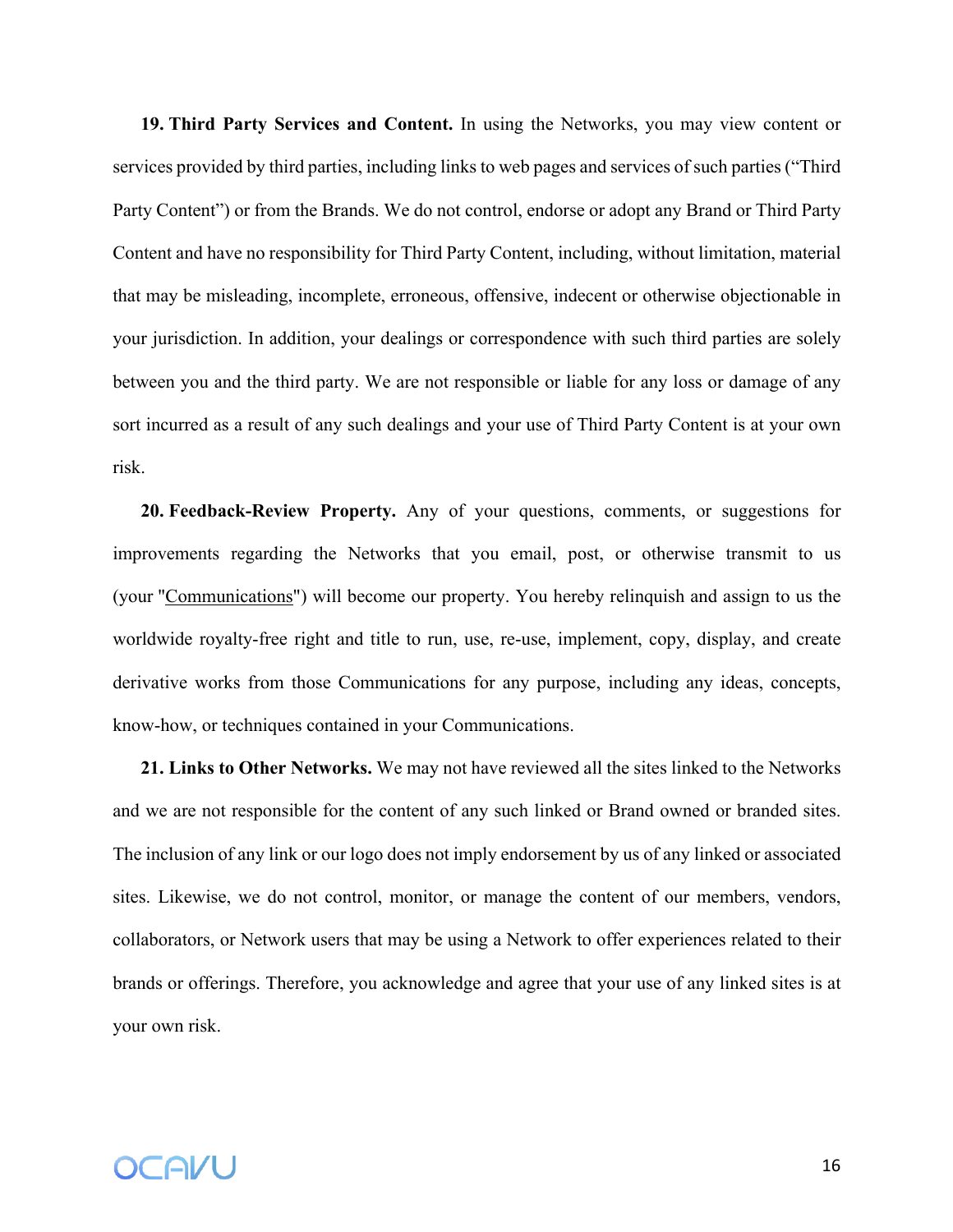**22. Mediation of Disputes.** In the event of a dispute between us, you agree to mediate such dispute. We will identify three (3) mediators and you will select your preferred mediator from the three (3) mediators we identify, in the location, venue, and jurisdiction we identify within the United States, without regard to the conflict of law principles of the applicable location.

**23. Waiver of Class Action Rights and/or Claims.** You agree that to the extent you have or believe that you have any claims against us relating to your use or our provision of the Networks or content, you will bring those claims in your individual capacity, and not as a plaintiff or class member in any purported class or representative proceeding. Unless we both agree, no arbitrator or judge may consolidate more than one person's claims or otherwise preside over any form of a representative class proceeding.

**24. Use Outside the United States.** If you are located outside the United States, you acknowledge that the personal information that you provide to us is being transferred to, stored, processed, and accessed in the United States. When you submit any personal information to us, you consent to this transfer and all related transfers (e.g., payment processors, data hosting and storage providers, data analytics service providers, bar admission authorities, and testingadministration agencies) and you agree not to make any transfer except as permitted by applicable local law in your location. We make no representations that the Networks, its Content, or any services provided on the Networks are appropriate or available for use outside the United States. If you are using the Networks from outside the United States, you release We from any and all related claims, demands, and damages (actual, consequential, direct, and indirect) arising out of or connected with any violation of applicable local law in your location, and acknowledge and agree that We is not a processor or sub-processor of your data, and does not transmit, receive, store, manage, manipulate, touch, or access your proprietary data.

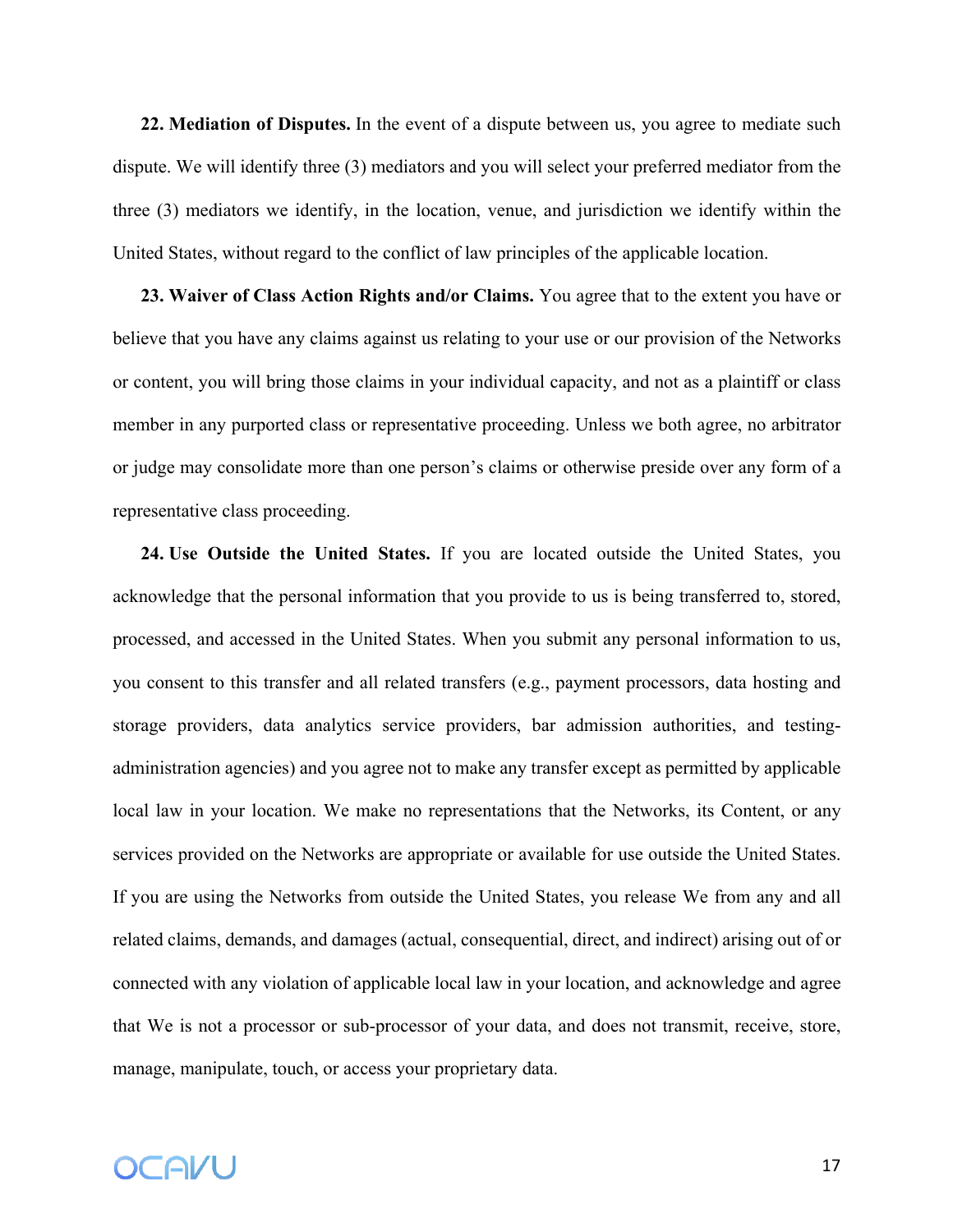**25. Your Data.** You agree you are responsible for your own data, in any form, and that we are not a cloud provider, data center, processor, sub processor, manager, or other archival system, but instead may rely upon third party service providers to maintain any and all of your data, except for your Publicly Available Data. We do not require access to any confidential or private information of individuals, or confidential or private data, if any (e.g. personal identifiable information, end user information, or end customer information). Any and all individuals or entities benefiting from us acknowledge that we are not a controller, processor or sub-processor, hosting provider or data provider as those terms or similar terms may be interpreted by applicable law. We covenant not to attempt to logically or digitally access, manage, maintain, or process any information on your equipment and you covenant not to provide us with access to such information without our prior written consent.

**26. Email**. You agree to receive email or text messages from us on the Publicly Available Information you provide to us from time to time about Brands, their available experiences, new services, specials, announcements, products, or changes.

**27. Waiver.** Our failure to insist on strict performance of any of these Terms will not operate as a waiver of any subsequent default or failure of performance. No waiver by us of any right under these Terms will be deemed to be either a waiver of any other right or provision or a waiver of that same right or provision at any other time.

**28. Choice of Law and Choice of Forum.** Any claim, action, or proceeding arising out of these Terms or your use of this Networks or Content shall be governed by and construed in accordance with the laws of the United States and the State of Nevada, without regard to principles of conflict of laws. Any claim, action, or proceeding related to the Terms or your use of the

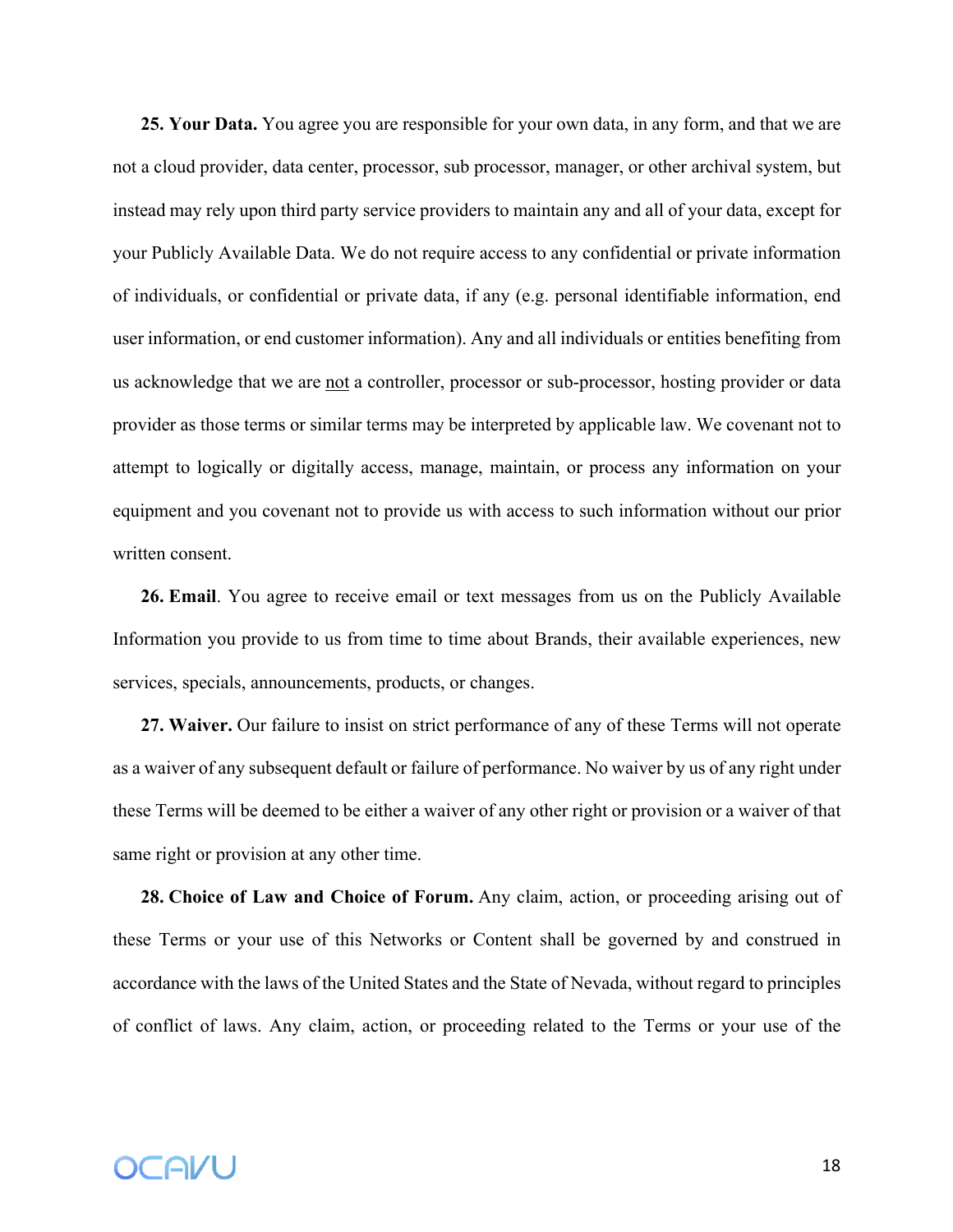Networks will be resolved exclusively in the state or federal courts located in the State of Nevada, and you consent to the jurisdiction of those courts.

**29. Entire Agreement.** These Terms constitute a legal agreement between you and We and govern your use of the Networks and completely replace and supersede any prior agreements between you and We, whether written or oral, in relation to the Networks.

**30. Severability.** If any provision of these Terms is determined to be unlawful, void, or unenforceable for any reason by a proper legal authority, then that provision will be deemed superseded by a valid, enforceable provision that most clearly matches the intent of the original provision, and the remainder of these Terms shall continue in effect.

**31. Member Portal.** You acknowledge that we may provide you with access to an online account portal (a "Member Portal") on each of the Brand websites, although we do not control the website or the Member Portal. In the event you utilize the Member Portal, you agree that these Terms and the Brand's terms apply.

**32. Force Majeure**. We are not liable for any failure or delay in performance under this Agreement due to any cause beyond our reasonable control, including acts of war, acts of God, earthquake, flood, cyberattacks, embargo, riot, sabotage, labor shortage or dispute, market manipulation, inflation, pandemic, quarantine, loss of infrastructure, service outage, espionage, or for any reason, governmental act or failure of the internet or a carrier.

**33. Miscellaneous Terms**. Headings in this Agreement are for reference purposes only and in no way define, limit, or describe the scope or extent of a Section or in any way affect this Agreement. The word "including" shall be read as "including without limitation." No provision of this Agreement shall be construed against or interpreted to the disadvantage of any party by reason of such party having or being deemed to have drafted such provision. In the event any